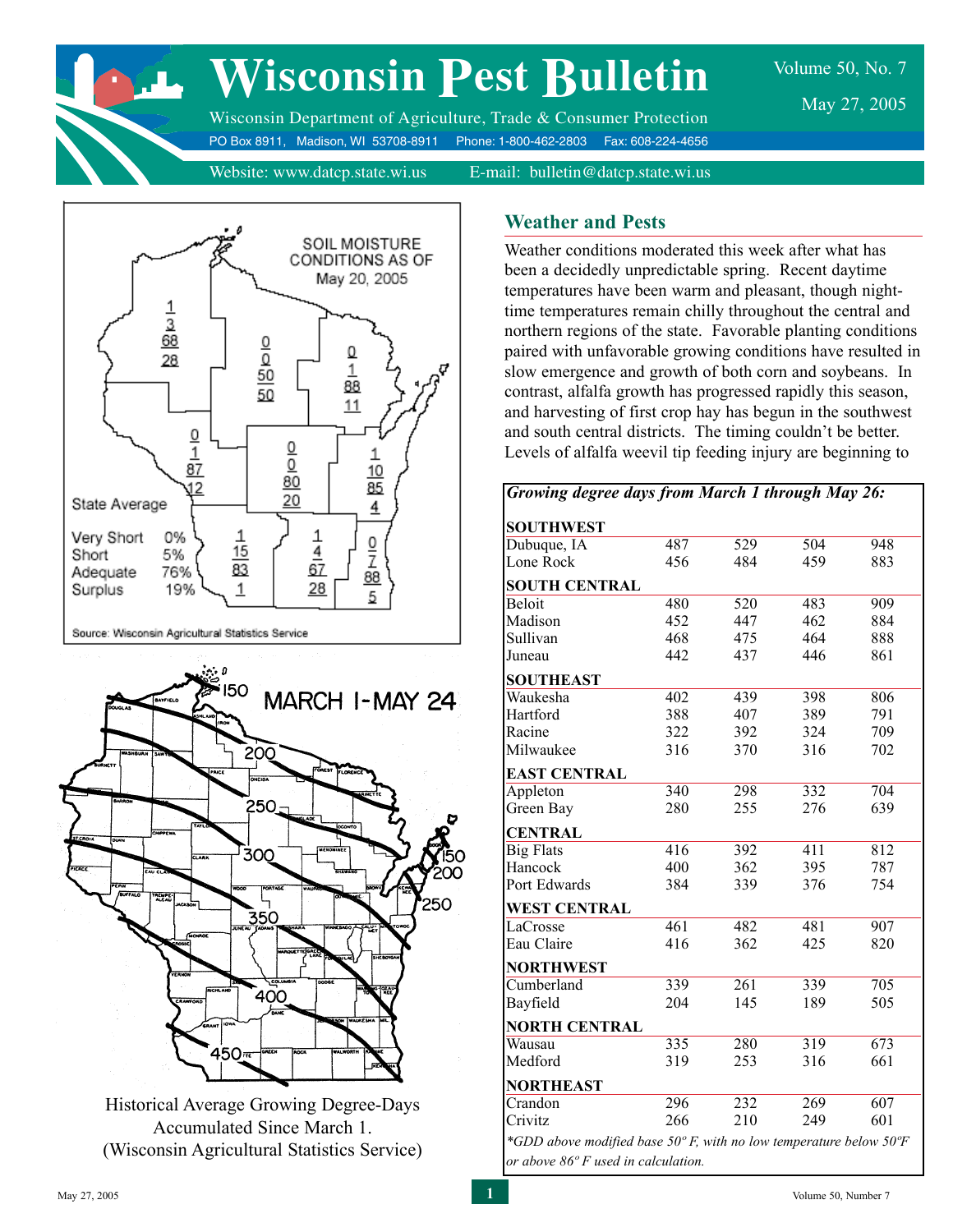approach and even exceed the economic threshold in many southern Wisconsin fields. Although a well-timed harvest may temporarily reduce weevil populations, injury to second crop regrowth is highly probable.

# **Alerts**

**Apple growers –** *(Words of caution from Orchard IPM Specialist John Aue)* For decades apple growers have been advised that the two most important sprays should be applied at petal fall and first cover; that may not be the case this season. Fluctuating temperatures have slowed development considerably, and it appears that this is one of those years when the movement of plum curculio into orchards may occur over an extended time period. John recommends keeping a watchful eye on fruits for oviposition scars, particularly in orchard perimeters, and holding off on spraying until treatment scarring is detected (assuming one does not need to spray for codling moth).

**Aster leafhopper –** The infectivity rate of the 2005 migratory aster leafhopper population has been determined. Approximately 2% of the aster leafhopper population are carrying the aster yellows phytoplasma. Aster leafhopper thresholds in carrots and lettuce are below.

| Crop                         | <b>Threshold</b>       |
|------------------------------|------------------------|
| Lettuce                      | 12-15 per $100$ sweeps |
| Susceptible carrot varieties | 25 per 100 sweeps      |
| Resistant carrot varieties   | 50 per 100 sweeps      |

# **Looking Ahead**

**New Pest Bulletin Format –** Readers can look forward to a noticeably different Wisconsin Pest Bulletin next week. The new and improved bulletin will contain the same forecasts and first alerts long-time readers have come to rely upon, but in a contemporary, more readerfriendly format. The new layout is a vast improvement over the old version, particularly for readers who view weekly issues on screen. Authors of the Wisconsin Pest Bulletin strongly encourage all readers to look to the new Web version, and as always, we welcome your comments and suggestions (especially the positive ones).

**European corn borer –** The first eggs of the season will be laid over the Memorial Day weekend in locations where 450 GDD $_{50}$  have accumulated. With nearly all of the state's corn acreage unable to support larvae at this time, alternate hosts such as potatoes, small grains and early snap beans are likely to attract higher than normal egg laying until corn grows at least 18 inches tall.

**Potato leafhopper – Counts are running fewer than 0.25** adults per sweep throughout the southwest and south central portions of the state. Potato leafhoppers only recently arrived in Wisconsin, and we have yet to see

how quickly populations will build. A few days of high temperatures will accelerate leafhopper activity. Although densities are low at this time, injury to second crop hay is always a distinct possibility.

**Alfalfa blotch leafminer –** Look for the characteristic comma-shaped mines to appear on alfalfa leaflets in the week ahead. High sweep net counts of adults (2-3 flies per sweep) suggest 2005 may be a big year for this occasional alfalfa pest.

**Black cutworm –** Reports of cutworm injury to corn from Sparta this week, combined with an escalation in pheromone trap captures, signal it is imperative for scouting to begin now. Before the guests arrive for the weekend cookout, make an effort to scout fields to ensure that cutworms aren't severing your corn seedlings. Corn is most susceptible to cutting by black cutworm larvae during the 10-14 days following emergence.

**Codling moth –** Southwestern and south central Wisconsin apple growers can expect codling moth eggs to begin hatching next week, once 491 GDD $_{50}$  have accumulated. Several light to moderate catches of moths occurred in orchards this week near Dodgeville, Gays Mills, Malone, Mequon, New Berlin, Oneida, West Madison and Rochester. The *biofix*, a sustained capture of five moths, has already occurred at several of these sites. Apple growers elsewhere should look for the *biofix* to take place in the coming week.

*Proteoteras aesculana* **Riley –** This codling moth imposter continues to invade codling moth pheromone traps in southeastern Wisconsin. Apple insect trappers are urged to be on the lookout for *Proteoteras* and other fruit moth contaminants in the coming weeks. See FRUIT section for additional information on codling moth imposters that may trapped in orchards.

**Eastern tent caterpillars –** Abandoned tents in roadside wild cherry trees suggest that full-grown caterpillars have left the foliage of host trees and scattered in search of suitable sites to spin cocoons and pupate. Adults can be anticipated at 750 GDD $_{50}$ .

# **Corn**

**European corn borer –** According to the corn borer degree day model, the first flight of moths is in progress as far north as Wood Co. in the central region of the state. The number of moths captured in black light traps in the next few weeks will either substantiate or debunk the forecast for an exceptionally light first flight of moths this season. Based on last fall's record low population (0.10 borer per plant) we are anticipating a very light first flight of corn borers. The current moth flight is expected to peak around  $631$  GDD<sub>50</sub>, or June 15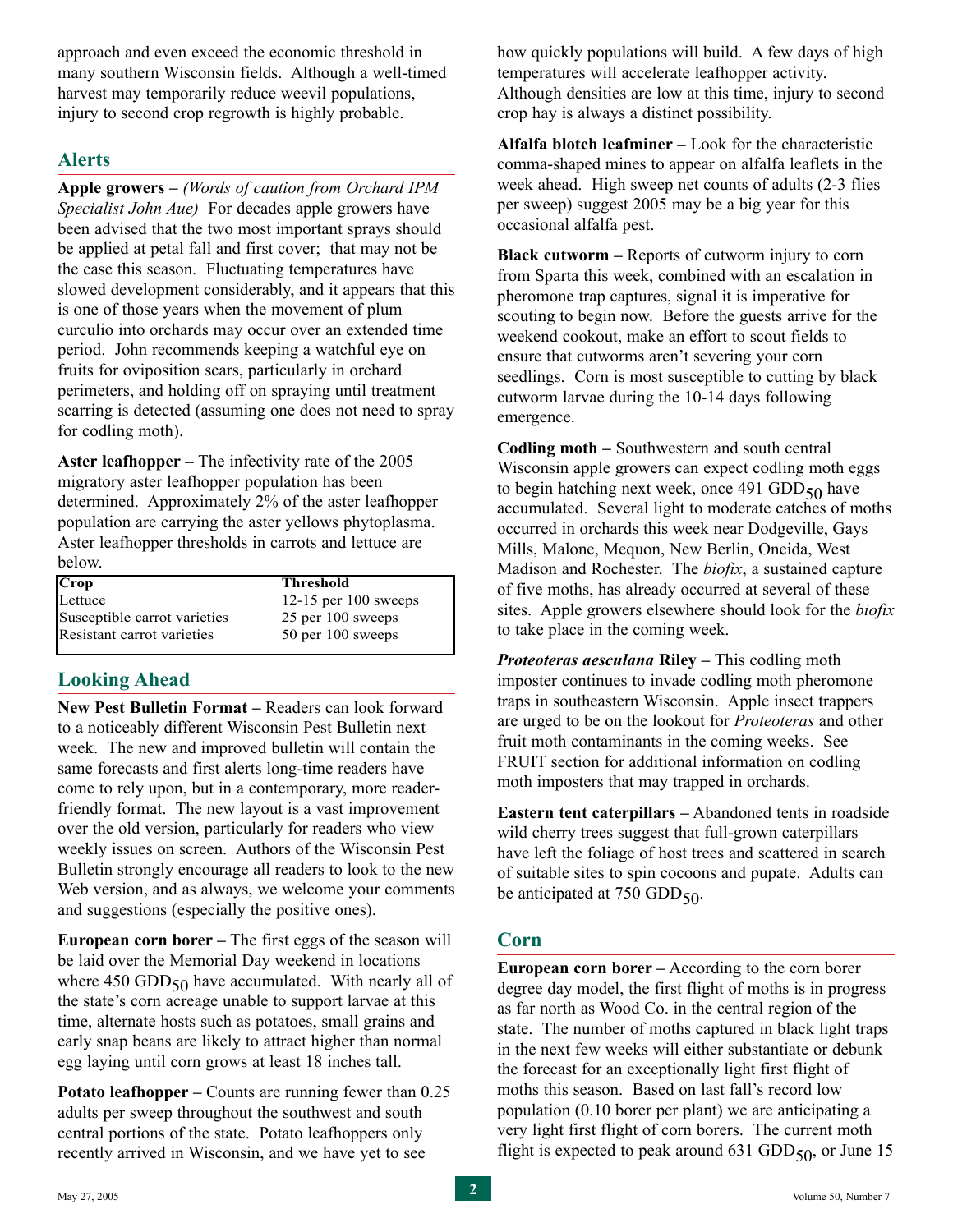|                                                            | <b>Black Light Catch (1 night)</b> |
|------------------------------------------------------------|------------------------------------|
| $\begin{array}{l} \n\textbf{ECB} \\ 10 \\ 25\n\end{array}$ | a flight                           |
|                                                            | a significant flight               |
| 100                                                        | re-infestation                     |

in the Madison area. Egg laying in the days ahead, is likely to occur in hosts other than corn, as corn is not developmentally advanced enough at this time.

**True armyworm –** Once armyworm moths are spotted in field crops, lawns, or black light traps, it's time to begin scouting. Between May 5 and May 13, the first migration of true armyworm officially began and catches ranging from 9 to 39 moths were reported in black light traps across southern Wisconsin. While black light trap counts may hint that a large number of moths are in the area, counts do not necessarily indicate severe infestations will arise. On the other hand, light captures of moths do not always mean we're in the clear when it comes to armyworm problems.

Much like black cutworms, adults migrate to Wisconsin from the south in the spring and usually appear by late April or early May. After mating, clusters of greenishwhite eggs are laid. Larvae emerge 7-10 days later and feed for 3-4 weeks. Fourth instar larvae cause irregular notching of leaf margins. Fifth and sixth instar larvae feed in the whorl and can strip leaf tissue to the midrib. Full-grown larvae pupate for an additional two weeks, then emerge as adults. There are three generations per season, with each generation lasting 5-6 weeks. The greatest damage to corn is typically caused by the last two larval instars in July.

Begin scouting when damage is first noticed. Wheat and no-till corn fields planted into a rye cover crop are especially prone to armyworm infestation, particularly the border rows. To scout for armyworm in corn, examine 20 plants in 5 different areas of the field. Record the number of larvae on each plant and only count larvae that are  $\frac{3}{4}$  inch or smaller. Consider spot treatments when there is one armyworm per plant on 75% of plants, or if there are two armyworms per plant on 25% of the plants.

**Black cutworm –** Warmer temperatures have accelerated black cutworm development, and in many southern areas larvae have reached the 4th instar, the stage at which they've grown large enough to cut through corn seedlings. On average, this week's pheromone trap captures were the highest yet, suggesting it's time to start monitoring fields for signs of cutting. Scout closely for injury to seedling corn at  $562-640$  GDD $_{50}$  by the last week of May or the first week of June. When thresholds are exceeded, spot treatments may be beneficial. Consult UWEX publication A3422 for pesticide recommendations.

#### **Black Cutworm Trap Catches through May 26**

| <b>Site</b>         | BCW | <b>Site</b>                                      | BCW            |
|---------------------|-----|--------------------------------------------------|----------------|
| Grant Co.*          |     | Green Co.                                        |                |
| <b>Benton</b>       | 6   | Cadiz Springs                                    | 3              |
| Hazel Green         | 6   | W Monroe                                         | 5              |
| Sinsinawa           | 1   | E Monroe                                         | 6              |
| Dickeyville         | 8   | Juda                                             | 5              |
| Lancaster           | 2   | <b>Brodhead</b>                                  | $\mathfrak{D}$ |
| Lafayette Co.*      |     | Rock Co.                                         |                |
| South Wayne         | 10  | Janesville                                       | 0              |
| Gratiot             | 4   | Avon                                             | 3              |
| <b>West Gratiot</b> | 7   | Newark                                           | 7              |
| Shullsburg          | 2   | West Beloit                                      | 2              |
| West Shullsburg     | 15  | East Beloit                                      | 3              |
|                     |     | Clinton                                          | 5              |
|                     |     | * Grant and Lafayette counts were from May 12-26 |                |

# **Forages**

**Alfalfa weevil –** Populations have doubled, even tripled in fields where larvae were scarcely noticeable one week ago. The Dane, Iowa, Grant, Lafayette and Rock Co. fields surveyed this week showed levels of tip feeding ranging from 5-80%, and averaging 21%. The number of larvae ranged from 1-101 per 25 sweeps, averaging 23 per 25 sweeps (0.93 larvae per sweep). Fields in Adams and Marquette Cos. were still relatively undamaged by weevils, with fewer than 2-3 larvae per 10 sweeps and less than 20% tip feeding. Larvae netted during this week's surveys were in all stages of development; more advanced 3rd instar larvae were most numerous in the south. Scouting MUST be done this week in areas where 300-400 GDD $_{48}$  have been reached. In fields where tip feeding exceeds 40%, cutting a few days earlier than planned will help to prevent further loss.

As a quick reminder, assessing levels of tip feeding is very simple. Pull 30 stems from several different locations and count the number of stems that show evidence of tip feeding. Divide by 30 to calculate the percentage of tip injury.

**Pea aphids –** Aphid densities continued to build in alfalfa fields this week, but the presence of mummies is

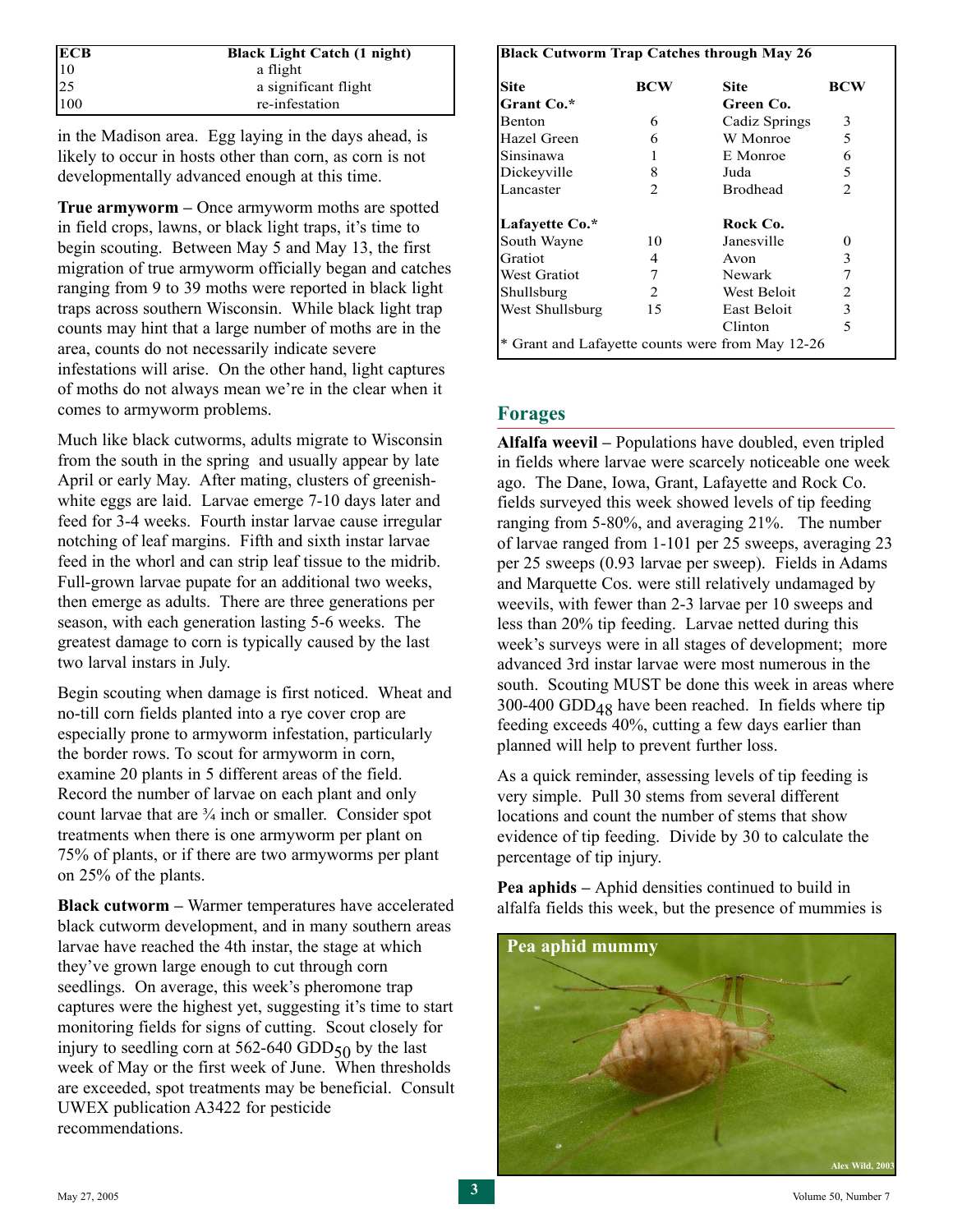an encouraging sign that parasitoids, particularly *Aphidius rosae*, are at work helping to control aphids. No winged aphids were sighted this week, meaning migration to pea fields remains a future event. Look for winged aphids to appear next week and anticipate an alfalfa-to-pea field migration in the next week or two.

**Potato leafhopper –** Because migrant adults just arrived in Wisconsin last week, populations of adults are not particularly high just yet. While counts are currently running about 0.25 per sweep in 24-32 inch hay throughout the southern tier of counties, growers can expect activity to pick up as soon as weather turns more favorable. Injury to second growth alfalfa is a distinct possibility. See the table below for economic thresholds for potato leafhopper in alfalfa.

| <b>Height of alfalfa</b>                                  | Ave. # PLH per Sweep |  |
|-----------------------------------------------------------|----------------------|--|
| (inches)                                                  | (adults & nymphs)    |  |
|                                                           | 0.2                  |  |
|                                                           | 0.5                  |  |
| $\begin{array}{c} 2 & 3 \\ 3 & -6 \\ 6 & -12 \end{array}$ |                      |  |
| $12 - 14$                                                 |                      |  |

**Alfalfa plant bug –** Nymphs were relatively numerous in Dane, Green, Grant and Rock Co. alfalfa fields. Counts ranged up to 2.5 adults and nymphs per sweep. Combined with tarnished plant bug adults and nymphs, counts increased to 3.5-4.5 plant bugs per sweep. The threshold for plant bugs in alfalfa 3 inches or shorter is 3 per sweep, and increases to 5 per sweep in alfalfa that is taller than 3 inches. All fields surveyed this week were within a few days of being cut, which should help to temporarily reduce plant bug numbers.

### **Soybeans**

**Bean leaf beetle –** The third annual spring survey for overwintered beetles progressed as far north as Sheboygan Co. on the eastern side of the state, and Sauk Co. on the western side this week. A total of 126 alfalfa fields have been surveyed so far. Overwintered bean leaf beetles were collected from 43 of the 126 fields (34%). Grant, Green, Lafayette and Rock Cos. had the highest number of sites with beetles. As was the case in previous years, survey specialists found fewer beetles as the survey advanced northward.

The early soybeans expected to begin emerging in the week ahead will be magnets for bean leaf beetles, and could suffer severe defoliation. Growers are strongly encouraged to scout emerging soybean fields for bean leaf beetles. During the early seedling stage, the threshold for bean leaf beetles is 16 per foot of row. At V2+ the threshold increases to 39 per foot of row. Guidelines from Iowa State University suggest 2.0-4.4 beetles per plant at growth stage VC, 3.1-6.8 beetles per plant at growth stage V1, and 4.9-10.7 beetles per plant

at growth stage V2. Iowa State's economic threshold table is available at http://www.ipm.iastate.edu/ipm/icm/2003/4- 28-2003/blbmanagement.html.

**Soybean Rust –** *From Walt Stevenson, UW Vegetable Plant Pathologist:* Many growers have been asking about soybean rust and movement in southern states. The public website for soybean rust (http://www.sbrusa.net/) reports: "Four counties in Florida have reported soybean rust on kudzu. Seminole County in Georgia remains the only county with a positive rust find on soybeans. This was found on volunteer soybeans and these plants are being eliminated. Scouting continues throughout the south and southeastern part of the United States. on kudzu and volunteer soybeans." With funding provided by the Midwest Food Processors Association, we are planning an extensive evaluation of canning peas, dry peas, snap beans, lima beans and dry beans for their susceptibility to the soybean rust pathogen. We picked a field location near Jackson, MS because of it's proximity to rust observation late last year and soybean production in the area. Our cooperator is patiently waiting for the rust pathogen to move over to Mississippi, but at the moment, our planting plans are on hold. We have explored alternative planting sites in Florida and feel that this is another option, should soybean rust begin to move. For the moment, we feel that the magic seeds are better in our suitcase than in the ground. At the first sign of movement off of kudzu to commercial soybeans, we will finalize our planting plans.

# **Vegetables**

*Thanks to Karen Delahaut, UW Extension Fresh Market Vegetable Specialist, for submitting all the articles in the Vegetable section this week.*

**Aster Leafhopper –** Last week we learned that the number of aster leafhoppers carrying the aster yellows phytoplasma was at about 2%. Now that Ed Grafius, vegetable entomologist at Michigan State, has done the "reverse math" to calculate the number of aphids per 100 sweeps for each crop, a report of the threshold levels can be provided. Following are the recommendations:

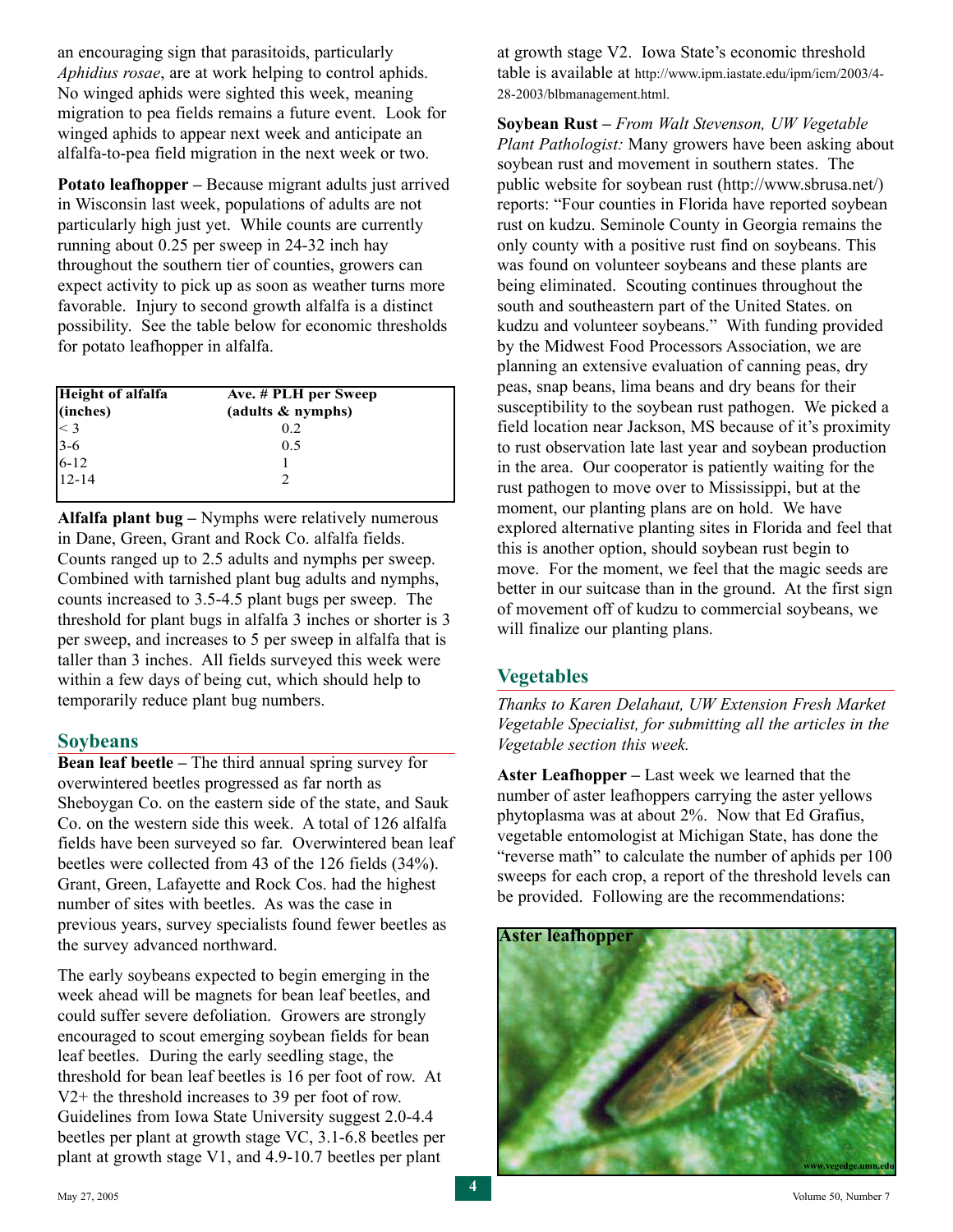Lettuce should be treated if there are 12-15 ALH per 100 sweeps; carrot growers should treat when there are 25 ALH/ per 100 sweeps for susceptible carrot varieties and 50 ALH per sweep for resistant varieties, including Amtou, Bercaro, Charger, El Presidente, Enterprise, Gold King, Growers Choice, GT 26 Dicer, Hi Color 9, Impak, Nanton, Nimrod, PrimeCut 59, Prospector, Raoleta, Revo, Rona, Royal Chantenay, Scarlet Nantes, Scarlet Nantes ST, Sierra, Sirocco, Six Pak, Spearhead, Tahoe, Texsun, Toudo, and Triple Play.

**Black Cutworm –** Pheromone trap catches of black cutworms escalated this week, with counts as high as 15 moths per trap in Lafayette Co. There are reports of "native" (those native to Wisconsin that overwinter here) cutworms doing a lot of damage to corn in Monroe County as well as near Mazomanie in Dane Co.

#### **Black Cutworm Treatment Thresholds**

| Crop       | Threshold                 |
|------------|---------------------------|
| Beans      | 2 larvae/row foot         |
| Potatoes   | 4 larvae/row foot         |
| Sweet corn | $> 5\%$ of plants damaged |

**Striped Cucumber Beetle –** Striped cucumber beetles have been reported on cucurbits in an East Troy hoop house. Growers who have emerged or transplanted vine crops should be diligently monitoring for this pest! The smaller the seedling/transplant, the more direct feeding damage these cucumber beetles can cause. In addition to the direct feeding, cucumber beetles are the vector for bacterial wilt, a disease that is particularly damaging to cucumbers and muskmelons. Treatment is warranted when there are more than 4-5 beetles per 50 plants. High beetle populations (greater than 20 per plant) will overwhelm the ability of any insecticide to control this insect quickly enough to stop the transmission of the wilt-causing bacteria. Organic growers must plan ahead, practice crop rotation, and avoid planting cucurbits in the same place two years in a row. Also, to exclude beetles before they have the opportunity to get to the crop, immediately cover emerged seedlings or transplants with floating row covers, making sure that all edges are secured. For more information go to http://cecommerce.uwex.edu/pdfs/A3751-E.PDF



**Colorado Potato Beetle –** An adult Colorado potato beetle was spotted on a central Wisconsin farm last Tuesday. If the adults are active in the central sands, they are likely active in the southern part of the state as well. A report was received from East Troy that adult Colorado potato beetle, eggs, and first instar larvae are present in fields there. Growers should begin monitoring their potato and eggplant crops for adults and eggs. Treatments should be timed to target first and second instar larvae.

**Potato Leafhopper –** This annual pest of potatoes and beans blew in on winds last Wednesday. This insect has a wide host range, but is particularly problematic and can cause economic injury to snap beans and potatoes. Before their preferred hosts emerge, leafhoppers take up residence in alfalfa until the alfalfa is cut, at which time they migrate to other hosts (including nursery stock). Populations are still low at this point, and we will continue to provide updates as their numbers progress. Find threshold levels for snap beans and potatoes at http://cecommerce.uwex.edu/pdfs/A3723\_e.PDF

**Flea Beetles –** This week Karen Delahaut received word of flea beetles decimating cole crops, followed by the strong recommendation "never to plant cole crops!" Karen says that farmers who have ever tried to grow something like mustard greens or any of the cole crops to sell as a leafy green, know what she is talking about. Fortunately, broccoli, cauliflower, and Brussels sprouts can still be marketed despite flea beetle feeding damage. Growers of cole crops, spinach, beets and any salad mix that contains mustards, should be utilizing row covers to prevent damage. It is also very important to practice crop rotation to avoid trapping flea beetles from the previous year beneath the row cover. For more information on Flea Beetles, visit http://cecommerce.uwex.edu/pdfs/A3720\_e.PDF.

# **Gypsy Moth**

**Gypsy moth trapping -** Trapper training was completed this week and traps are now being set in many Wisconsin counties. As of May 25th, over 1,500 traps had been placed. The first official report of trap captures will be included in next week's issue of the Wisconsin Pest Bulletin. Trappers are scheduled to set nearly 38,000 traps statewide this summer, a process that will take approximately four to five weeks to complete. All traps should be up by the week of July 4th. Gypsy moth trappers carry a picture I.D. card, wear an orange or green safety vest and have vehicle placards identifying their car or truck as part of our program. Trappers cannot start work before 6:00 a.m. or work after 6:00 p.m. They do not work on weekends. Trappers are instructed to ask for permission to set traps on private property or leave a notice that a trap has been placed if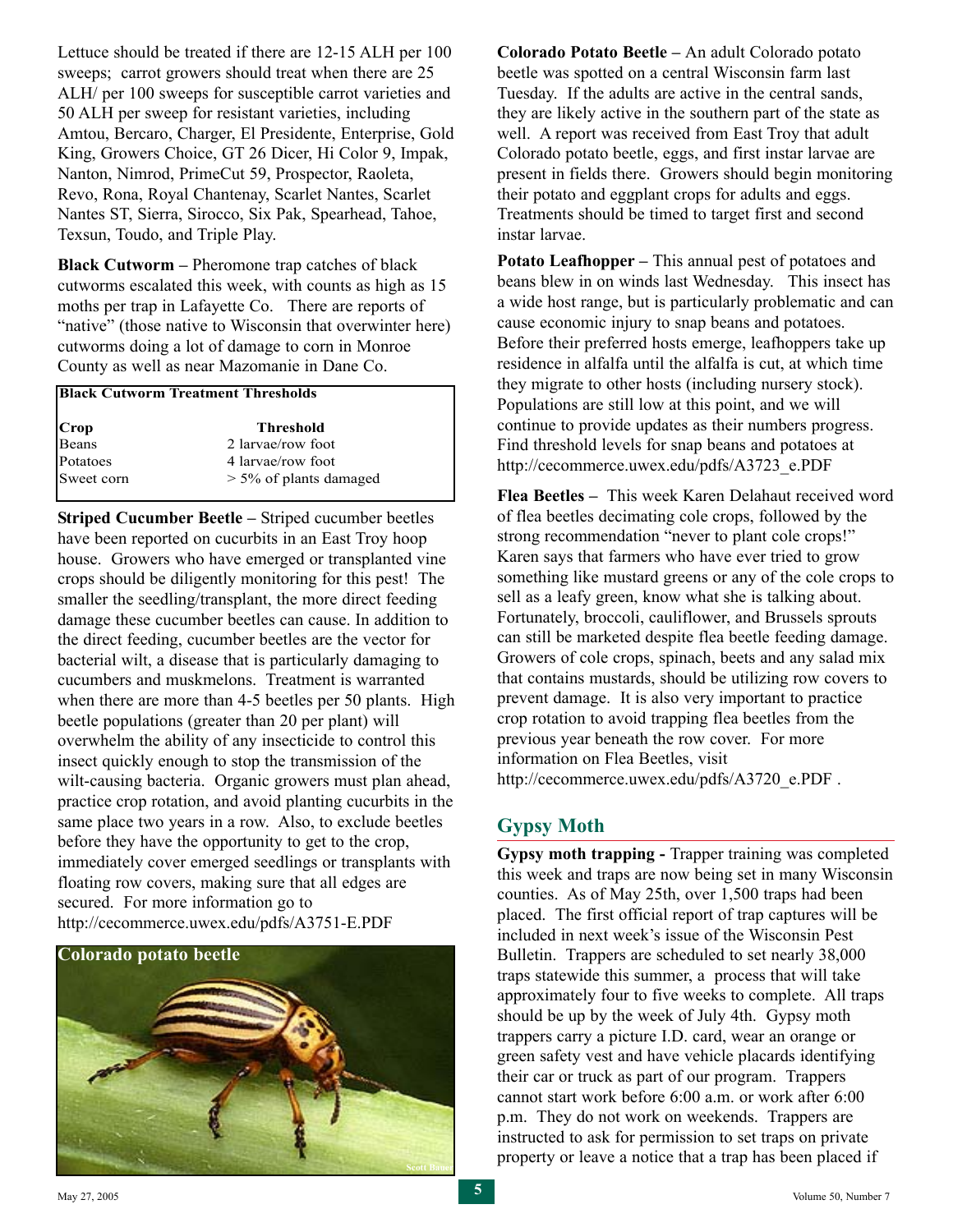no one is home. We sincerely appreciate landowner permission in allowing our trappers to set traps on private property. Most traps are set along the rights-ofway of roads, but there are also many set off the road as part of our more concentrated delimitation trapping.

Questions about the GYPSY MOTH PROGRAM? Please call our hotline at 1-800-642-MOTH or visit our website at:

http://www.datcp.state.wi.us/arm/environment/insects/gypsy-moth/



### **Forest and Landscape**

**Northern cedar bark beetle –** Several factors were determined to be causing the demise of a large number of columnar arborvitae at a Racine Co. residence this week; one was the Northern cedar bark beetle. Weakened by mower injury to the base of the shrubs as well as arborvitae leafminer, the bark beetles were the final blow to these plants. The northern cedar bark beetle (*Phloeosinus canadensis*) attacks weakened, recently transplanted, or dying cedars. Often the first symptom of attack is a thinning and dying back of the foliage. Closer inspection reveals minute holes approximately 2 mm in diameter in the bark of the trunk and the branches. Branches as small as 1 cm in diameter may be attacked. Eggs are laid closely spaced in deep niches in the wood. Both larvae and adults can damage arborvitae. Larvae feed in the cambial layer and can girdle the branches and the trunk, while adults feed on the bark. Bark beetles often go undetected until populations are high and irreparable damage has been done. Healthy cedar trees and shrubs usually are not attacked. Hence, maintaining cedars in good condition will greatly reduce the chances

of an infestation from developing. Infested shrubs should be removed, as these are sources for further bark beetle spread.

**Botrytis blight (***Botrytis cinerea)* **–** Light to moderate amounts of botrytis blight were found throughout the state at various nursery dealers. When night-time temperatures are cool, day temperatures are warm, and moisture high, the fungus readily sporulates on leaves, covering them with grayish brown dusty masses of spores. To reduce the incidence of botrytis blight, improve foliage drying and reduce moisture condensation on foliage during the night. Botrytis blight can affect plant species in different ways (see table). Peony and tulip are affected by Botrytis peoniae and Botrytis tulipae respectively.

On most susceptible plants, new infections may begin in the spring as soon as weather conditions are favorable for disease development. Wet or very humid weather may be highly favorable for the spread of the disease. For some Botrytis spp., sclerotia develop in dead plant tissue and form the overwintering stage of the fungus. Fungal mycelium may also overwinter in woody stem debris. Sclerotia then germinate in the spring, or mycelium grows out of infected debris and conidia (infectious spores) develop. Conidia may be windborne or rain-splashed to cause new infections on susceptible host tissue.

|                                     |            | <b>Botrytis Symptoms and Host Plants</b> |
|-------------------------------------|------------|------------------------------------------|
| <b>Leaf Spots or Blights</b>        |            | <b>Cankers or Shoot Blights</b>          |
| Beet                                |            | Pansy                                    |
| Begonia                             |            | Peony                                    |
| Chicory                             |            | Pepper                                   |
| Crucifers                           |            | Periwinkle                               |
| Cucurbits                           |            | Potato                                   |
| Dogwood                             |            | Rhubarb                                  |
| Eggplant                            |            | Rutabaga                                 |
| Endive                              |            | Shallot                                  |
| Geranium                            |            | Tomato                                   |
| Hawthorn                            |            | Tulip                                    |
| Hydrangea                           |            | Turnip                                   |
| Lettuce                             |            | Violet                                   |
| Onion                               |            |                                          |
| <b>Bud Blast Fruits or Bulb Rot</b> |            | <b>Flower Blights</b>                    |
| Chrysanthemum Bean                  |            | Anemone                                  |
| Dahlia                              | Cucurbits  | Asparagus                                |
| Dogwood                             | Eggplant   | Calendula                                |
| Geranium                            | Grape      | Chrysanthemum                            |
| Hydrangea                           | Onion      | Fuchsia                                  |
| Marigold                            | Pepper     | Geranium                                 |
| Peony                               | Raspberry  | Heather                                  |
| Petunia                             | Strawberry | Hydrangea                                |
| Rose                                | Tomato     | Peony                                    |
| Sunflower                           | Tulip      | Periwinkle                               |
| Sweet Pea                           | Rose       |                                          |
| Tulip                               | Snapdragon |                                          |
| Zinnia                              | Tulip      |                                          |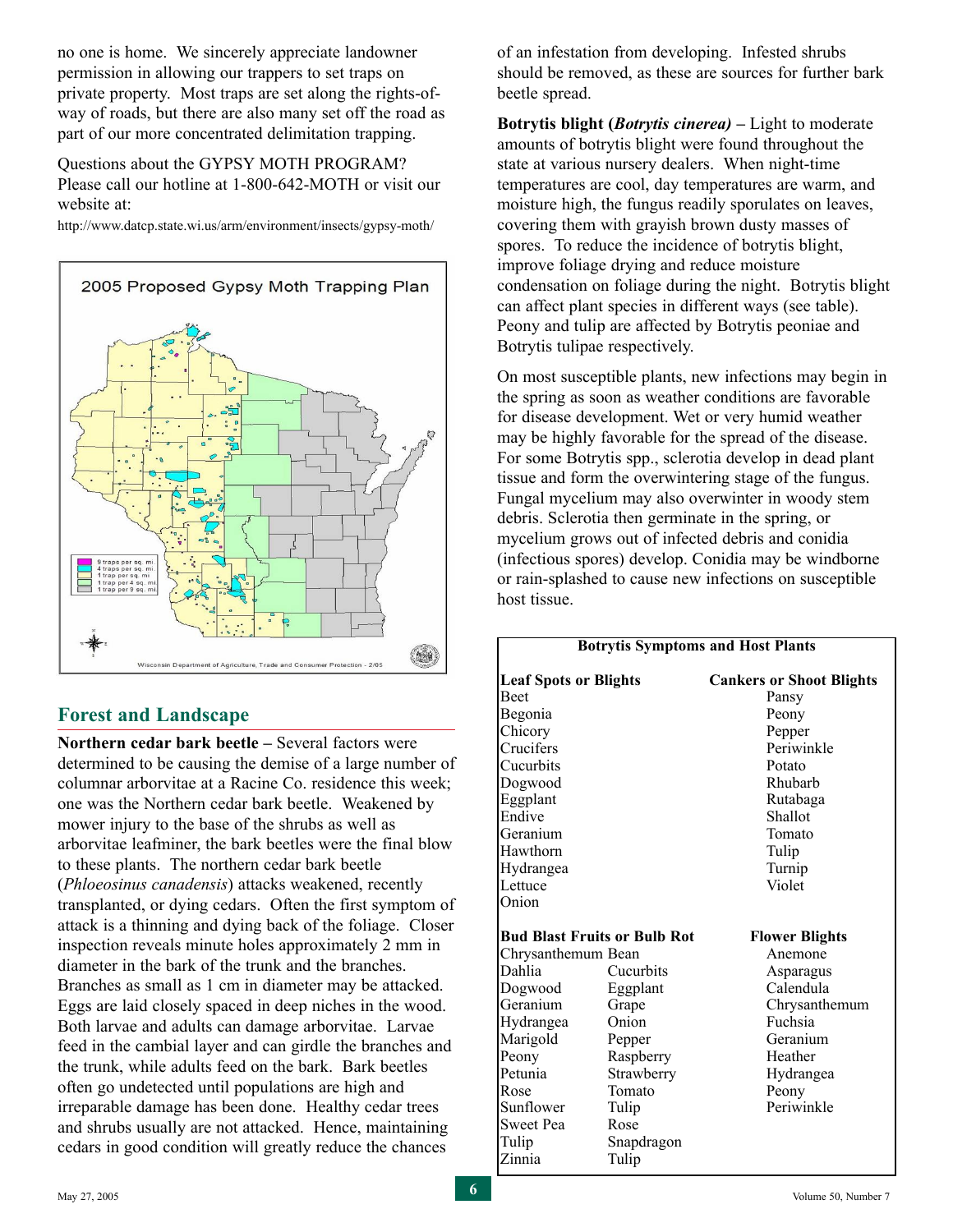The best way to manage this disease is by inspection and sanitation. While inspecting plants carry a paper bag for sanitation. Remove faded or blighted flowers, blighted leaves, or entire plants infected at the base and place them in the paper bag so that they may be discarded with the trash or burned. It is best not to do any sanitation when plants are wet with dew or rain since this could spread fungal spores during conditions which favor infection. Likewise avoid overhead watering, syringing, or misting plants especially if Botrytis blight has been troublesome in the past. To promote rapid drying of plants, space them to allow good air circulation.

Remember that this fungus can overwinter as tiny, black sclerotia embedded in dead plant tissue. Therefore, practice sanitation every autumn. Remove plant debris from the garden, cut stalks at or below the ground level, and destroy or discard this plant debris.

Fungicidal sprays may also help by protecting plants from infections. Apply these when spring weather is continuously cool and wet or if Botrytis blight has been a problem the previous year. There are many effective fungicides for use against Botrytis spp. but products vary greatly depending on the site and type of plant to be treated. Each fungicide is registered for use on different plants or groups of plants, so be certain the plant which will be treated is listed on the label. Some fungicides with the active ingredients chlorothalonil, mancozeb, potassium bicarbonate, and thiophante-methyl may be registered to treat some plants in the home landscape. For more information go to the following website: http://www.umass.edu/umext/floriculture/fact\_sheets/pest\_man agement/botrytis.html.

**Impatiens necrotic spot virus (INSV) –** A few flats of Impatiens at nursery dealers in Marathon and Wood Cos. were infected with this virus. Plants were ordered removed and destroyed. INSV is transmitted primarily by the western flower thrips. See last weeks bulletin on tomato spotted wilt virus for more information.

**Columbine leafminer –** The first find of columbine leafminer was made at a nursery dealer in Columbia Co. this week. Mines were widespread throughout the containers of columbine. Although aesthically displeasing, columbine leafminer is rarely damaging and usually requires no control efforts.

**Anthracnose –** River birch at a nursery dealer in Dodge Co. had light-to-moderate amounts of leaf spotting caused by this fungus.

Weir's cushion rust – Colorado spruce at a nursery dealer in Oneida Co. were found to be infected with this rust fungus. The origin of the nursery stock is not known at this time.

**Cedar-hawthorn rust –** Light-to-moderate amounts of

this leaf rust were found on Washington hawthorn at a nursery dealer in Dodge Co.

# **Fruit**

*Proteoteras aesculana* **Riley –** Since mid-April this codling moth imposter has been appearing in codling moth traps placed in southern Wisconsin orchards. It is not well understood why *Proteoteras*, a codling moth look-a-like, turns up specifically in codling moth traps.

Although the two species look very similar, the physical appearance of a moth should have little to do with the attraction to the specific pheromone produced by females of the species. *Proteoteras* is smaller than codling moth, attaining a length about 8 mm long, with a wingspan of 18 mm. *Proteoteras* can be separated by the tufts of scales on the front wing. *Proteoteras* is not considered an apple pest.



**Eyespotted bud moth –**

*Proteoteras* isn't the only moth that may be confused with codling moth. Eyespotted bud moth is a second species that occasionally contaminates codling moth pheromone traps. This moth is smaller than both *Proteoteras* and codling moth, with a body length about 6 mm and a wingspan of 14 mm. Further, eyespotted bud moth has a wide graywhite band across each forewing. Eyespotted bud moth is an introduced, minor pest of apples.

**Codling moth –** Now that the first flight of the season is underway throughout much of the state, cooperators planning to use pheromone traps to time sprays should monitor traps on a daily basis until the biofix occurs. As a reminder, the biofix is the





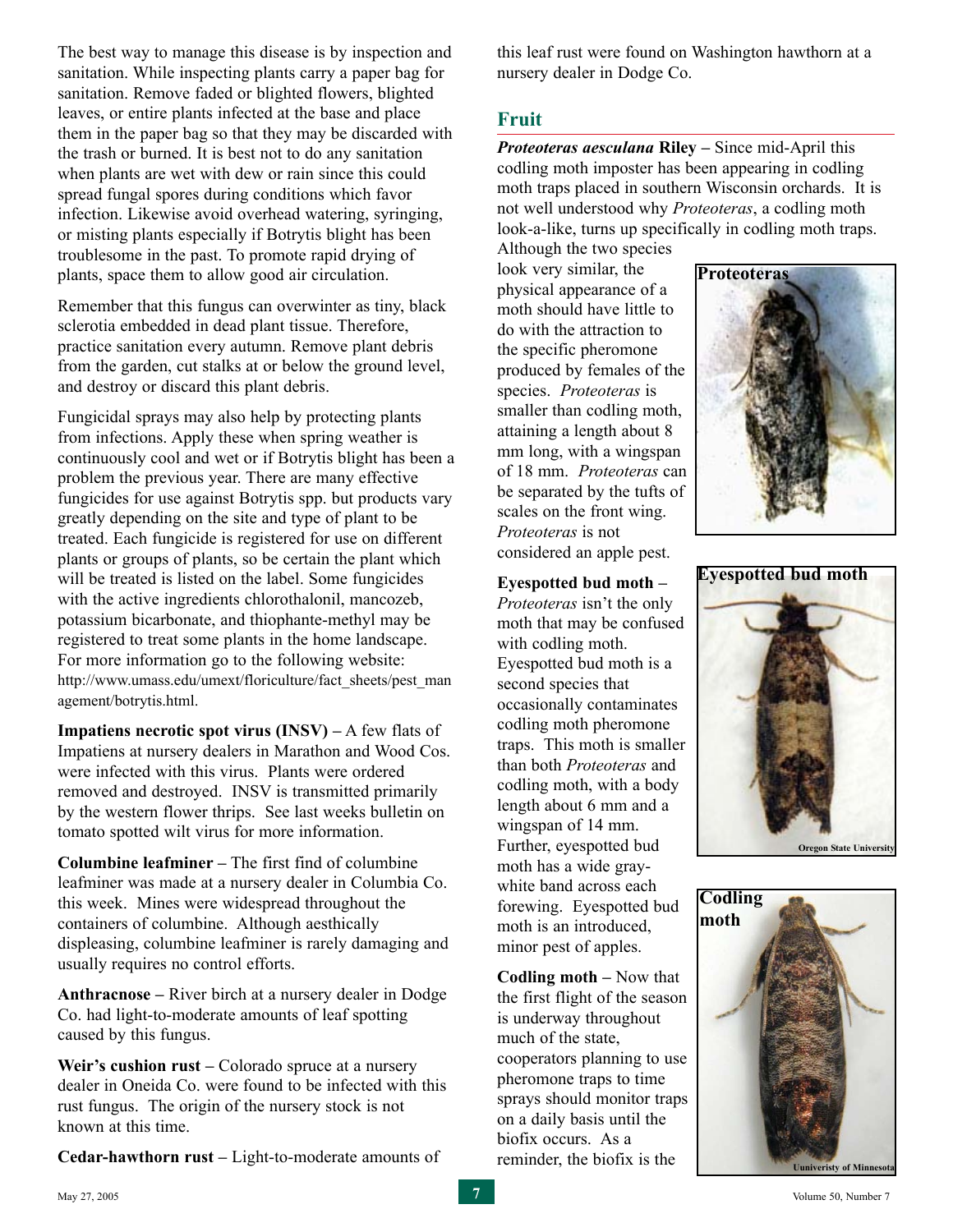starting date of the first sustained flight of five male moths. Sprays to control codling moths should be applied 250 GDD $_{50}$  after the biofix to target newly emerged larvae. A second application may be necessary 14-21 days following the first application. In addition to pheromone trapping, regular scouting and the use of degree day models are also critical in timing sprays. The predictive degree day model below may be used to time codling moth development:

| <b>CM Event</b>        | $GDD_{50}$  |
|------------------------|-------------|
| 1st flight begins      | $201 - 340$ |
| 1st egg hatches        | 491         |
| 1st flight peak        | 500         |
| Egg hatch 50% complete | 713         |
| 2nd flight begins      | 873 - 1296  |
| 2nd flight peak        | 1577        |
|                        |             |

**Frost injury –** Frost injury has been a major source of anxiety for both apple and strawberry growers this spring. In the case of strawberries temperatures a few weeks ago dropped low enough to damage both the first flower buds and the king flower, the flowers that bear the largest fruits. UW Extension Horticulture Specialist Bob Tomesh has forecasted smaller strawberries later this season resulting from early May frost damage.

**Meadow spittlebug –** Meadow spittlebugs are generally only a nuisance in strawberries because pickers have an aversion to getting their hands smeared with the spittle masses; however, when present in large numbers, the

nymphs can actually weaken plants and distort the leaves and berries. In strawberries the nymphs are most commonly found between clusters of flower buds, on leaf stems, and on young growth within the crown. At early bloom they are usually still small, but during the picking season the frothy spittle masses become more evident.

To monitor meadow spittlebugs in strawberries, check fields on a biweekly basis. Look for the spittle masses and the nymphs inside. Sometimes more than one nymph may be hidden inside the froth. There are no economic thresholds for strawberries, but some growers use an aesthetic threshold of one spittle mass per square foot. Because meadow spittlebugs tend to be more abundant in weedy strawberry fields, good weed control practices will help to prevent serious infestations from developing.



| <b>Trap Site</b>     | Date          | <b>ECB</b>       | True AW Fall AW BCW |                  |                  | <b>DCW</b>       | <b>SCW</b>       | <b>VCW</b>       | <b>WBCW</b>      | CabL             | <b>CelL</b>    | <b>CEW</b>       |
|----------------------|---------------|------------------|---------------------|------------------|------------------|------------------|------------------|------------------|------------------|------------------|----------------|------------------|
| Southwest            |               |                  |                     |                  |                  |                  |                  |                  |                  |                  |                |                  |
| Lancaster            | $5/16 - 5/26$ | 1                | 9                   |                  |                  | $\mathbf{0}$     | $\boldsymbol{0}$ |                  | $\boldsymbol{0}$ | $\boldsymbol{0}$ | 12             | $\boldsymbol{0}$ |
| <b>South Central</b> |               |                  |                     |                  |                  |                  |                  |                  |                  |                  |                |                  |
| Arlington            | $5/20 - 5/25$ | $\mathbf{0}$     |                     | $\theta$         | $\mathbf{0}$     | $\theta$         | $\mathbf{0}$     |                  | $\mathbf{0}$     | $\theta$         | $\theta$       | $\theta$         |
| Mazomanie            | $5/19 - 5/26$ | 1                | 3                   | $\mathbf{0}$     |                  | $\boldsymbol{0}$ | $\boldsymbol{0}$ | $\Omega$         | $\theta$         | $\theta$         | 0              | $\Omega$         |
| <b>West Madison</b>  | $5/19 - 5/26$ | $\mathbf{0}$     | $\overline{c}$      | $\mathbf{0}$     | 3                | $\theta$         | $\boldsymbol{0}$ |                  | $\mathbf{0}$     | $\mathbf{0}$     | 3              | $\theta$         |
| Southeast            |               |                  |                     |                  |                  |                  |                  |                  |                  |                  |                |                  |
| Eagle*               | $5/20 - 5/25$ |                  |                     |                  |                  |                  |                  | $\overline{c}$   |                  | $\overline{2}$   |                |                  |
| East Troy            | $5/20 - 5/26$ | 20               |                     |                  |                  |                  |                  |                  |                  |                  |                |                  |
| Janesville           | $5/14 - 5/20$ | $\mathbf{0}$     | 15                  | $\mathbf{0}$     | $\Omega$         | $\overline{0}$   | $\mathbf{0}$     |                  | $\mathbf{0}$     |                  |                | $\theta$         |
| <b>S</b>             | $5/21 - 5/26$ | $\mathbf{0}$     | 41                  |                  | $\overline{2}$   |                  |                  | 4                |                  |                  | 10             |                  |
| <b>West Central</b>  |               |                  |                     |                  |                  |                  |                  |                  |                  |                  |                |                  |
| Sparta               | $5/20 - 5/26$ |                  |                     |                  | $\overline{2}$   |                  |                  |                  |                  |                  | $\overline{7}$ |                  |
| East Central         |               |                  |                     |                  |                  |                  |                  |                  |                  |                  |                |                  |
| Manitowoc            | $5/21 - 5/27$ | $\boldsymbol{0}$ | 11                  | $\boldsymbol{0}$ | $\overline{2}$   | $\bf{0}$         | $\mathbf{1}$     | $\mathbf{0}$     | $\boldsymbol{0}$ | $\boldsymbol{0}$ | $\overline{c}$ | $\mathbf{0}$     |
| North Central        |               |                  |                     |                  |                  |                  |                  |                  |                  |                  |                |                  |
| Wausau               | $5/19 - 5/26$ | $\boldsymbol{0}$ | $\bf{0}$            | $\mathbf{0}$     | $\boldsymbol{0}$ | $\boldsymbol{0}$ | $\boldsymbol{0}$ | $\boldsymbol{0}$ | $\theta$         | $\boldsymbol{0}$ | 2              | $\theta$         |
| Marshfield           | $5/19 - 5/26$ | $\boldsymbol{0}$ | 4                   |                  | $\mathbf{0}$     | $\theta$         | $\boldsymbol{0}$ |                  | $\theta$         | $\mathbf{0}$     | 0              | $\mathbf{0}$     |

\*Correction: last week counts for Janesville 1 were actually from Eagle (note there were 5 ECB)

*ECB, European corn borer; AW, armyworm; BCW, black cutworm; DCW, dingy cutworm; SCW, spotted cutworm; VCW, variegated cutworm; WBCW, western bean cutworm; Cab L, cabbage looper; CelL, celery looper; CEW, corn ear worm*

**Black Light Trapping Results**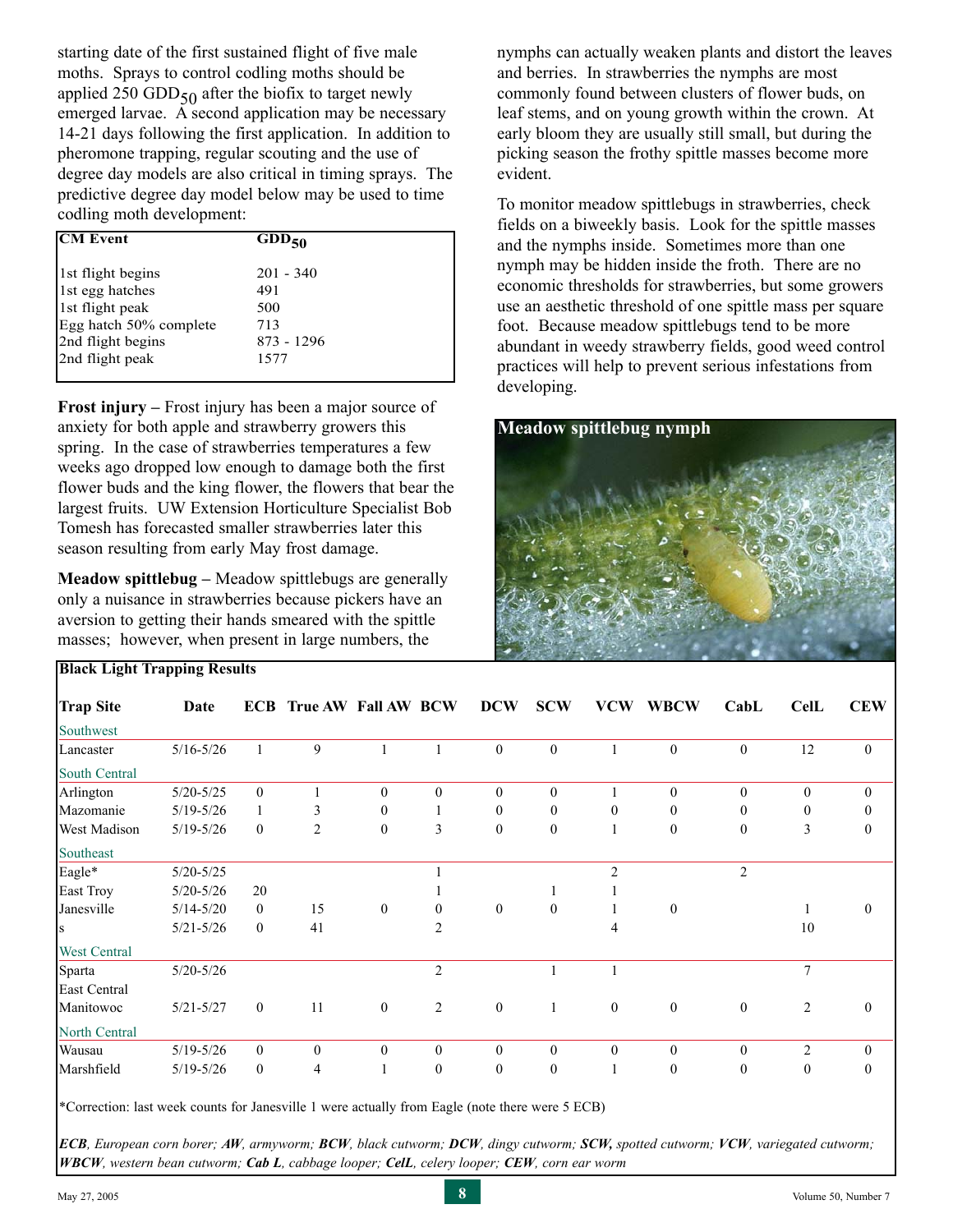#### **APPLE INSECT TRAPPING RESULTS**

|                      | <b>Date</b>                    | <b>STLM</b>      | <b>RBLR</b>      | <b>CM</b>             | <b>OBLR</b>                          | PC               |  |
|----------------------|--------------------------------|------------------|------------------|-----------------------|--------------------------------------|------------------|--|
| <b>Crawford Co.</b>  |                                |                  |                  |                       |                                      |                  |  |
| Gays Mills 1         | $5/15 - 5/22$                  | 81               | $\tau$           | 6                     |                                      |                  |  |
|                      | $5/15 - 5/22$                  | 63               | $\overline{4}$   |                       |                                      |                  |  |
| Gays Mills-W2        | $5/18 - 5/24$                  | $\boldsymbol{0}$ | $20\,$           | $\boldsymbol{0}$      | 5                                    |                  |  |
| Gays Mills-E2        | $5/19 - 5/26$                  | 100              | 3                | 12                    | $\theta$                             |                  |  |
| <b>Iowa Co.</b>      |                                |                  |                  |                       |                                      |                  |  |
| Dodgeville           | $5/19 - 5/26$                  | $\overline{14}$  | $\overline{3}$   | $\overline{16}$       | $\boldsymbol{0}$                     |                  |  |
|                      |                                |                  |                  |                       |                                      |                  |  |
| <b>Richland Co.</b>  |                                |                  |                  |                       |                                      |                  |  |
| <b>Hill Point</b>    | $5/18 - 5/24$                  | 10               | $\overline{2}$   | $\boldsymbol{0}$      | $\boldsymbol{0}$                     |                  |  |
| Richland Center -W   | $5/11 - 5/17$                  | 65<br>25         | 5<br>$\,$ 8 $\,$ | $\boldsymbol{0}$      | $\boldsymbol{0}$<br>$\boldsymbol{0}$ |                  |  |
| Richland Center - E  | $5/9 - 5/26$<br>$5/19 - 5/26$  | 65               | 9                | $\boldsymbol{0}$      | $\theta$                             |                  |  |
|                      |                                |                  |                  |                       |                                      |                  |  |
| Sauk Co.             |                                |                  |                  |                       |                                      |                  |  |
| <b>Baraboo</b>       | $5/19 - 5/26$                  | 28               | $\overline{2}$   | $\overline{0}$        | $\overline{0}$                       |                  |  |
| Dane Co.             |                                |                  |                  |                       |                                      |                  |  |
| Deerfield            | $5/18 - 5/26$                  | 4                | $\tau$           | 9                     | 1                                    |                  |  |
| West Madison         | $5/20 - 5/26$                  | $\boldsymbol{0}$ | $\mathbf{0}$     | 4                     | $\boldsymbol{0}$                     |                  |  |
|                      | $5/13 - 5/20$                  | 4                | 16               | $\boldsymbol{0}$      | $\boldsymbol{0}$                     |                  |  |
| Green Co.            |                                |                  |                  |                       |                                      |                  |  |
| <b>Brodhead</b>      | $5/19 - 5/26$                  | $\overline{0}$   | $\overline{0}$   | $\overline{0}$        | $\overline{2}$                       |                  |  |
|                      |                                |                  |                  |                       |                                      |                  |  |
| Racine Co.           |                                |                  |                  |                       |                                      |                  |  |
| Raymond<br>Rochester | $5/14 - 5/26$<br>$5/19 - 5/26$ | 41<br>180        | 28<br>12.5       | $\boldsymbol{0}$<br>4 | $\overline{3}$<br>$\boldsymbol{0}$   | $\boldsymbol{0}$ |  |
|                      |                                |                  |                  |                       |                                      |                  |  |
| Kenosha Co.          |                                |                  |                  |                       |                                      |                  |  |
| Mequon               | $5/20 - 5/26$                  | 250              | $\overline{5}$   | 0.5                   | $\boldsymbol{0}$                     |                  |  |
|                      | $5/13 - 5/20$                  | 275              | 6                | $\mathbf{0}$          |                                      |                  |  |
| Waukesha Co.         |                                |                  |                  |                       |                                      |                  |  |
| New Berlin           | $5/14 - 5/26$                  | $\overline{26}$  | $\overline{2}$   | $\overline{6}$        | $\overline{5}$                       |                  |  |
| Pierce Co.           |                                |                  |                  |                       |                                      |                  |  |
| Beldenville          | $5/19 - 5/26$                  | 105              | $\overline{2}$   | $\boldsymbol{0}$      | 20                                   |                  |  |
| Spring Valley        | $5/20 - 5/27$                  | 80               | 14.5             | $\boldsymbol{0}$      | $\boldsymbol{0}$                     | $\boldsymbol{0}$ |  |
| <b>Jackson Co.</b>   |                                |                  |                  |                       |                                      |                  |  |
| Hixton               | $5/18 - 5/24$                  | $\overline{20}$  | $\overline{12}$  | $\overline{0}$        | $\overline{0}$                       |                  |  |
|                      |                                |                  |                  |                       |                                      |                  |  |
| Trempealeau Co.      |                                |                  |                  |                       |                                      |                  |  |
| Galesville           | $5/20 - 5/26$                  | 11               | $\overline{4}$   | $\theta$              | $\theta$                             |                  |  |
| <b>Marquette Co</b>  |                                |                  |                  |                       |                                      |                  |  |
| Montello             | $5/15 - 5/22$                  | 552              | 42               | $\overline{0}$        | $\boldsymbol{0}$                     |                  |  |
| <b>Brown Co.</b>     |                                |                  |                  |                       |                                      |                  |  |
| Oneida               | $5/16 - 5/23$                  | 250              | $\overline{30}$  | $\mathbf{1}$          | $\overline{0}$                       |                  |  |
| Sheboygan Co.        |                                |                  |                  |                       |                                      |                  |  |
| Plymouth             | $5/20 - 5/27$                  | 122              | $\overline{21}$  | 1                     | $\boldsymbol{0}$                     |                  |  |
|                      | $5/13 - 5/20$                  | 550              | 27               |                       | $\boldsymbol{0}$                     |                  |  |
|                      |                                |                  |                  |                       |                                      |                  |  |
| Fond du Lac Co.      |                                |                  |                  |                       |                                      |                  |  |
| Campbellsport        | $5/16 - 5/23$                  | $400+$           | 45               | $\boldsymbol{0}$      | $\boldsymbol{0}$                     |                  |  |
| Malone               | $5/19 - 5/26$                  | 45               | $\boldsymbol{0}$ | 6                     | $\boldsymbol{0}$                     |                  |  |
| Rosendale            | $5/19 - 5/26$                  | 46               | 18               | 1                     | $\theta$                             |                  |  |
| <b>Marinette Co.</b> |                                |                  |                  |                       |                                      |                  |  |
| Wausaukee            | $5/20 - 5/27$                  | 106              | $\overline{5}$   | $\overline{0}$        | $\boldsymbol{0}$                     |                  |  |

*STLM, Spotted tentiform leafminer; RBLR, red banded leafroller; CM, codling moth; OBLR, oblique banded leafroller, PC, plum curculio*